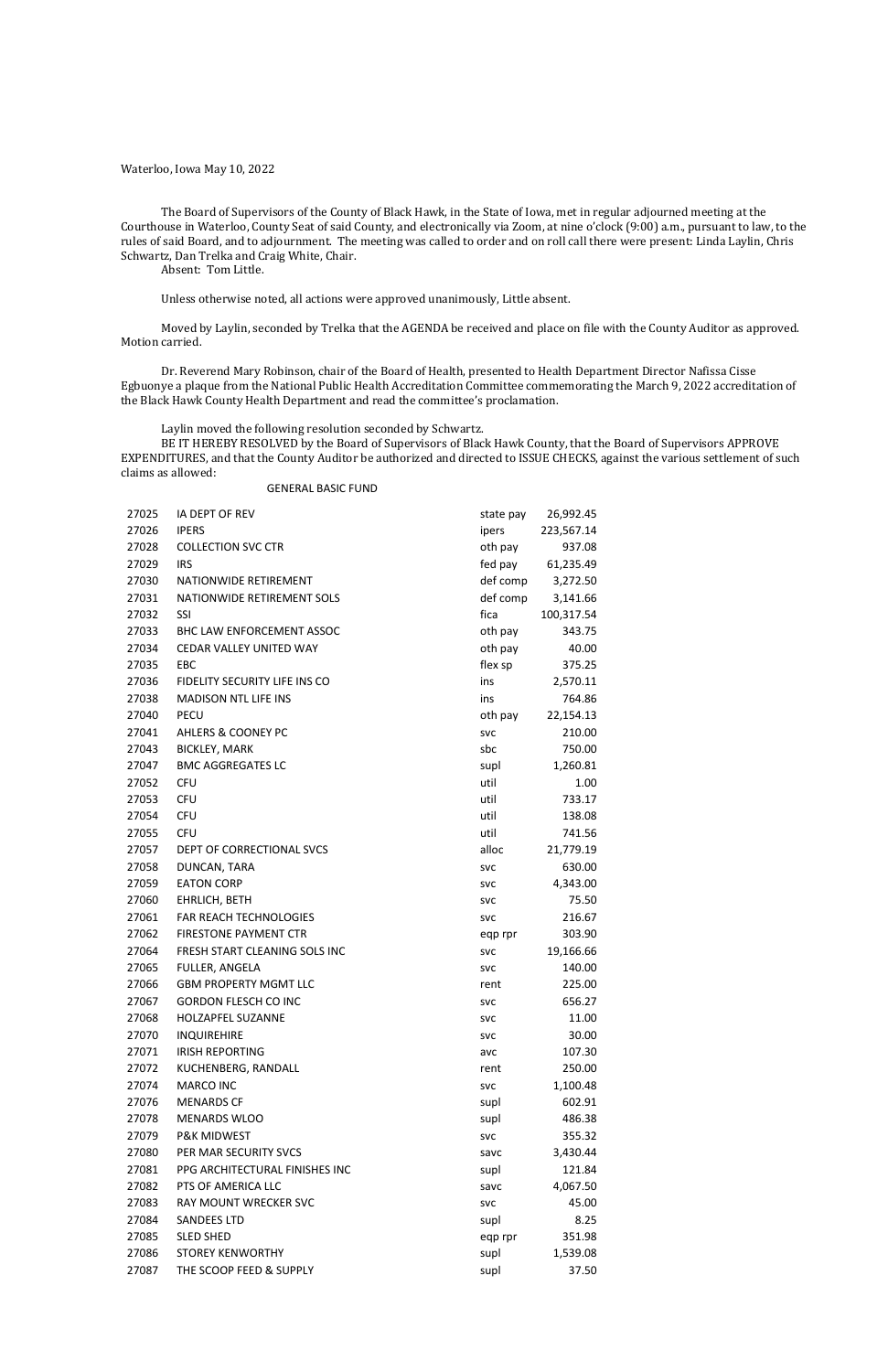| 27091        | HALEY, STEVEN                        | reimb      | 166.00   |
|--------------|--------------------------------------|------------|----------|
| 27093        | SPELLER, ATHENA                      | reimb      | 7.02     |
| 331924       | <b>COMMUNITY HEALTH CHARITIES IA</b> | alloc      | 2.00     |
| 331925       | LEGALSHIELD                          | <b>SVC</b> | 231.80   |
| 331926       | <b>30 SOMETHING REAL ESTATE</b>      | rent       | 500.00   |
| 331928       | AMAZON CAPITAL SVCS INC              | supl       | 302.97   |
| 331929       | AT&T                                 | util       | 90.45    |
| 331931       | <b>BENTON BUILDING CTR</b>           | supl       | 1,557.98 |
| 331933       | <b>BOECKMANN, DENNON</b>             | <b>SVC</b> | 29.50    |
| 331934       | <b>BROWNELLS INC</b>                 | supl       | 410.82   |
| 331935       | <b>BUDREAU VETERINARY CLINIC</b>     | <b>SVC</b> | 241.00   |
| 331936       | <b>BURLINGTON TRAILWAYS</b>          | trans      | 244.05   |
| 331937       | CAMPBELL SUPPLY WLOO                 | supl       | 99.29    |
| 331938       | CAPITAL SANITARY SUPPLY CO INC       | supl       | 158.90   |
| 331939       | <b>CEDAR VALLEY REPORTING LLC</b>    | <b>SVC</b> | 820.00   |
| 331940       | CENTEC CAST METAL PRODUCTS           | <b>SVC</b> | 944.02   |
| 331941       | <b>CENTURY CONSTRUCTORS LLC</b>      | <b>SVC</b> | 700.00   |
| 331943       | <b>CLEAN LAUNDRY</b>                 | <b>SVC</b> | 49.90    |
| 331946       | <b>COURIER</b>                       | publ       | 866.66   |
| 331951       | ETR ASSOCIATES INC                   | supl       | 606.48   |
| 331952 FEDEX |                                      | <b>SVC</b> | 139.98   |
| 331953       | <b>GREINER LAW OFFICE PC</b>         | <b>SVC</b> | 156.00   |
| 331954       | HUDSON PRINTING CO INC               | publ       | 1,528.15 |
| 331956       | IA CO RECORDERS ASSOC                | dues       | 200.00   |
|              | 331958 IA LAW ENFORCEMENT ACADEMY    | training   | 300.00   |
| 331959       | IA STATE SHERIFFS & DEPUTIES ASSOC   | training   | 75.00    |
| 331960       | JAN PROPERTIES LLC                   | rent       | 275.00   |
| 331962       | JOHNSON, LINDA                       | <b>SVC</b> | 303.50   |
| 331963       | L & G HARDWARE                       | supl       | 29.98    |
| 331965       | LEXISNEXIS MATTHEW BENDER            | svc        | 1,585.56 |
| 331968       | LPC CONNECT                          | util       | 652.42   |
| 331969       | MAIL SVCS LLC                        | <b>SVC</b> | 4,509.14 |
| 331970       | MCCARTER JOHN L                      | <b>SVC</b> | 58.50    |
| 331971       | <b>MERCYONE</b>                      | <b>SVC</b> | 852.00   |
| 331972       | <b>MERCYONE</b>                      | <b>SVC</b> | 1,034.00 |
| 331973       | <b>MERCYONE</b>                      | <b>SVC</b> | 21.70    |
| 331974       | MID AMERICAN ENERGY                  | util       | 6,585.96 |
| 331979       | MID AMERICAN ENERGY                  | util       | 1,224.28 |
| 331980       | MID AMERICAN ENERGY/SPEC ACCT        | util       | 150.00   |
| 331982       | MOTEL 6                              | shlt       | 1,120.00 |
| 331984       | <b>NAPA AUTO PARTS</b>               | supl       | 203.28   |
| 331985       | NEW ALDAYA LIFESCAPES                | food       | 95.00    |
| 331987       | ORTMAN, HOLLY                        | svc        | 37.50    |
| 331988       | <b>PAKOR INC</b>                     | sbc        | 558.36   |
| 331990       | POLK CO SHERIFF                      | <b>SVC</b> | 68.19    |
| 331994       | RICOH USA INC                        | <b>SVC</b> | 2,824.67 |
|              | 331996 SCOTT CO SHERIFF              | <b>SVC</b> | 77.52    |
| 331998       | SPEE DEE DELIVERY SVC INC            | <b>SVC</b> | 82.89    |
|              | 331999 STAPLES CREDIT PLAN           | supl       | 44.77    |
| 332000       | STETSON BUILDING PRODUCTS, LLC       | supl       | 60.65    |
|              | 332002 TAMA CO SHERIFF               | <b>SVC</b> | 53.05    |
| 332003       | <b>TEDS HOME &amp; HARDWARE</b>      | supl       | 83.97    |
| 332004       | THE SHRED MASTER LLC                 | <b>SVC</b> | 344.84   |
| 332006       | <b>USPS</b>                          | postage    | 6,300.00 |
|              | 332009 VERIDIAN CREDIT UNION         | rent       | 200.00   |
| 332012       | <b>WLOO CITY OF</b>                  | fuel       | 962.45   |
| 332013       | <b>WLOO WATER WORKS</b>              | util       | 5,192.02 |
| 332014       | <b>WLOO WATER WORKS</b>              | util       | 100.00   |
|              |                                      |            |          |

# GENERAL SUPPLEMENTAL FUND

| 27025 | <b>IA DEPT OF REV</b>         | state pay | 247.00   |
|-------|-------------------------------|-----------|----------|
| 27026 | <b>IPERS</b>                  | ipers     | 2,034.32 |
| 27029 | IRS.                          | fed pay   | 415.64   |
| 27031 | NATIONWIDE RETIREMENT SOLS    | def comp  | 500.00   |
| 27032 | <b>SSL</b>                    | fica      | 932.74   |
| 27036 | FIDELITY SECURITY LIFE INS CO | ins       | 8.36     |
| 27073 | LUTHERAN SVCS OF IA           | shit      | 8,443.65 |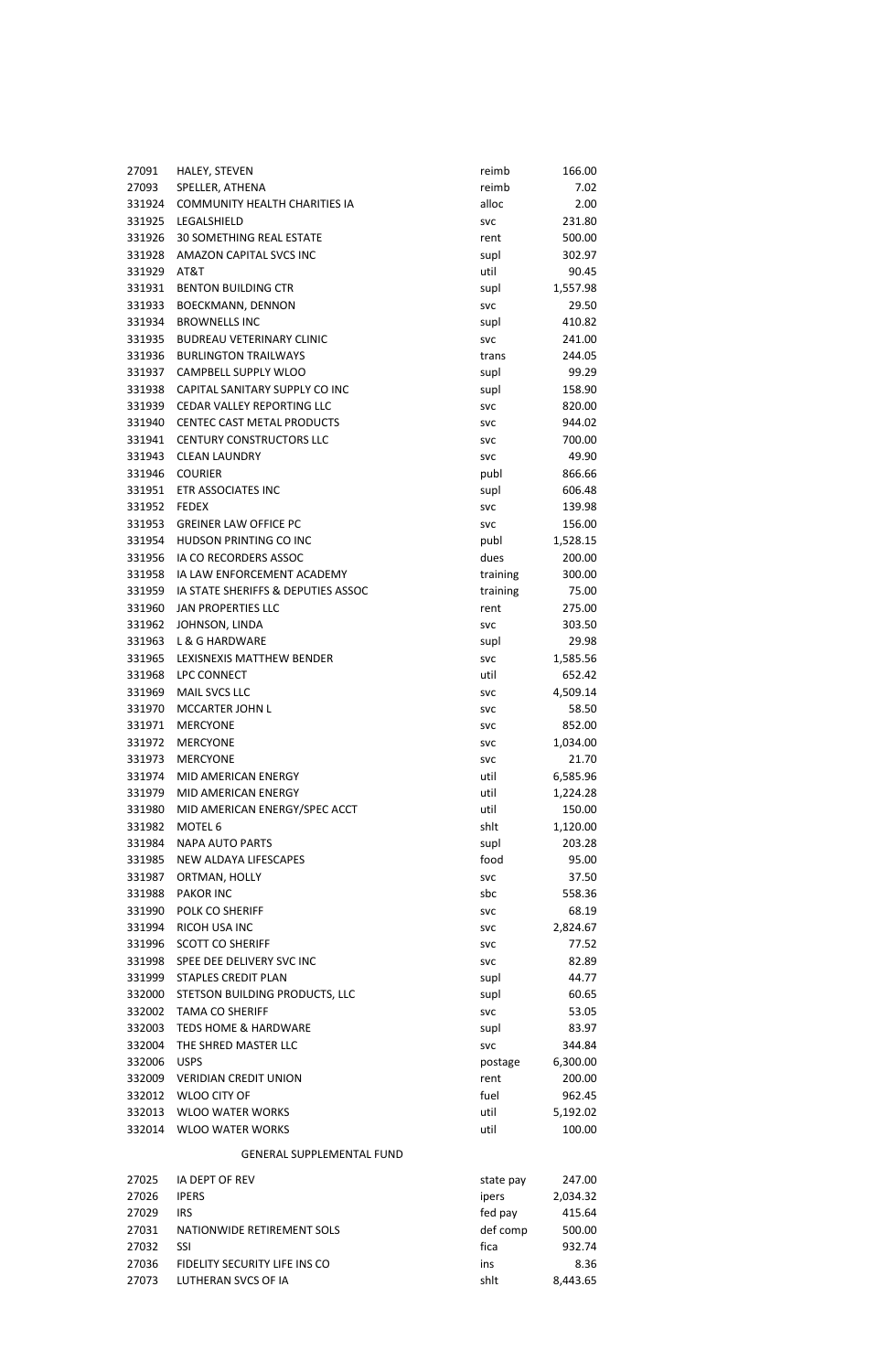| 27086  | <b>STOREY KENWORTHY</b>                          | supl       | 170.12     |
|--------|--------------------------------------------------|------------|------------|
| 331944 | <b>CLERK OF DISTRICT COURT</b>                   | restit     | 653.95     |
| 331946 | <b>COURIER</b>                                   | publ       | 73.98      |
| 331950 | DUTTON, DANIELS, HINES, KALKHOFF, COOK & SWANSON | <b>SVC</b> | 1,045.50   |
| 331967 | LINDA HALL LAW FIRM & MEDIATION SVCS PLLC        | <b>SVC</b> | 1,226.46   |
| 331986 | NORTH IA JUVENILE DETENTION SVCS                 | alloc      | 23,625.00  |
| 332005 | <b>USPO</b>                                      | postage    | 265.00     |
|        |                                                  |            |            |
|        | <b>CO SVCS FUND</b>                              |            |            |
| 27025  | IA DEPT OF REV                                   | state pay  | 119.00     |
| 27026  | <b>IPERS</b>                                     | ipers      | 851.76     |
| 27029  | <b>IRS</b>                                       | fed pay    | 237.28     |
| 27030  | NATIONWIDE RETIREMENT                            | def comp   | 75.00      |
| 27032  | <b>SSI</b>                                       | fica       | 396.04     |
| 27036  | FIDELITY SECURITY LIFE INS CO                    | ins        | 8.36       |
| 27038  | <b>MADISON NTL LIFE INS</b>                      | ins        | 1.50       |
|        |                                                  |            |            |
|        | <b>RURAL BASIC FUND</b>                          |            |            |
| 27025  | IA DEPT OF REV                                   | state pay  | 1,845.55   |
| 27026  | <b>IPERS</b>                                     | ipers      | 16,693.65  |
| 27028  | <b>COLLECTION SVC CTR</b>                        | oth pay    | 872.80     |
| 27029  | <b>IRS</b>                                       | fed pay    | 5,014.36   |
| 27030  | NATIONWIDE RETIREMENT                            | def comp   | 37.50      |
| 27032  | SSI                                              | fica       | 6,899.90   |
| 27033  | BHC LAW ENFORCEMENT ASSOC                        | oth pay    | 76.25      |
| 27036  | FIDELITY SECURITY LIFE INS CO                    | ins        | 158.83     |
| 27038  | <b>MADISON NTL LIFE INS</b>                      | ins        | 8.70       |
| 27040  | <b>PECU</b>                                      | oth pay    | 2,568.87   |
|        | <b>SECONDARY ROADS FUND</b>                      |            |            |
|        |                                                  |            |            |
| 27025  | IA DEPT OF REV                                   | state pay  | 3,608.00   |
| 27026  | <b>IPERS</b>                                     | ipers      | 29,019.90  |
| 27029  | <b>IRS</b>                                       | fed pay    | 7,840.64   |
| 27030  | NATIONWIDE RETIREMENT                            | def comp   | 430.00     |
| 27031  | NATIONWIDE RETIREMENT SOLS                       | def comp   | 25.00      |
| 27032  | <b>SSI</b>                                       | fica       | 13,714.26  |
| 27034  | <b>CEDAR VALLEY UNITED WAY</b>                   | oth pay    | 28.00      |
| 27036  | FIDELITY SECURITY LIFE INS CO                    | ins        | 439.78     |
| 27038  | <b>MADISON NTL LIFE INS</b>                      | ins        | 124.55     |
| 27040  | <b>PECU</b>                                      | oth pay    | 1,547.50   |
| 27042  | <b>ANTON SALES</b>                               | supl       | 650.61     |
| 27046  | <b>BLACK HILLS ENERGY</b>                        | util       | 725.27     |
| 27047  | <b>BMC AGGREGATES LC</b>                         | supl       | 35,076.00  |
| 27049  | CF CITY OF                                       | <b>SVC</b> | 68.00      |
| 27050  | <b>CFU</b>                                       | util       | 7.25       |
| 27056  | CONSOLIDATED ENERGY HARTLAND                     | fuel       | 2,184.51   |
| 27063  | <b>FIX TIRE CO</b>                               | fuel       | 403.46     |
| 27069  | <b>HUDSON CITY OF</b>                            | util       | 35.58      |
| 27070  | <b>INQUIREHIRE</b>                               | <b>SVC</b> | 25.00      |
| 27077  | <b>MENARDS CF</b>                                | supl       | 12.99      |
| 27088  | THOMAS JAMES LLC                                 | <b>SVC</b> | 19.00      |
| 27090  | YOUNGBLUT, CHIP M                                | reimb      | 120.00     |
| 331927 | <b>ALL STATE RENTAL</b>                          | eqp rent   | 735.00     |
| 331932 | BENTONS READY MIXED CONCRETE INC                 | supl       | 676.00     |
| 331942 | <b>CENTURYLINK</b>                               | util.      | 56.55      |
| 331947 | <b>COURIER</b>                                   | publ       | 24.68      |
| 331949 | DUNKERTON COOP ELEVATOR                          | fuel       | 6,158.72   |
| 331955 | IA CO ENGINEERS OFFICE                           | conf       | 25.00      |
| 331961 | JIM SCHROEDER CONSTRUCTION INC                   | <b>SVC</b> | 154,245.18 |
| 331964 | LA PORTE MOTOR SUPPLY INC                        | supl       | 108.00     |
| 331966 | LIBERTY TIRE RECYCLING LLC                       | eqp        | 582.18     |
| 331968 | <b>LPC CONNECT</b>                               | utl        | 38.76      |
| 331975 | MID AMERICAN ENERGY                              | util       | 2,218.29   |
| 331978 | MID AMERICAN ENERGY                              | util       | 29.44      |
| 331981 | MITCHELL1                                        | <b>SVC</b> | 230.00     |
| 331983 | MURPHY TRACTOR & EQUIP CO                        | supl       | 121.84     |
| 331984 | <b>NAPA AUTO PARTS</b>                           | sul        | 10.60      |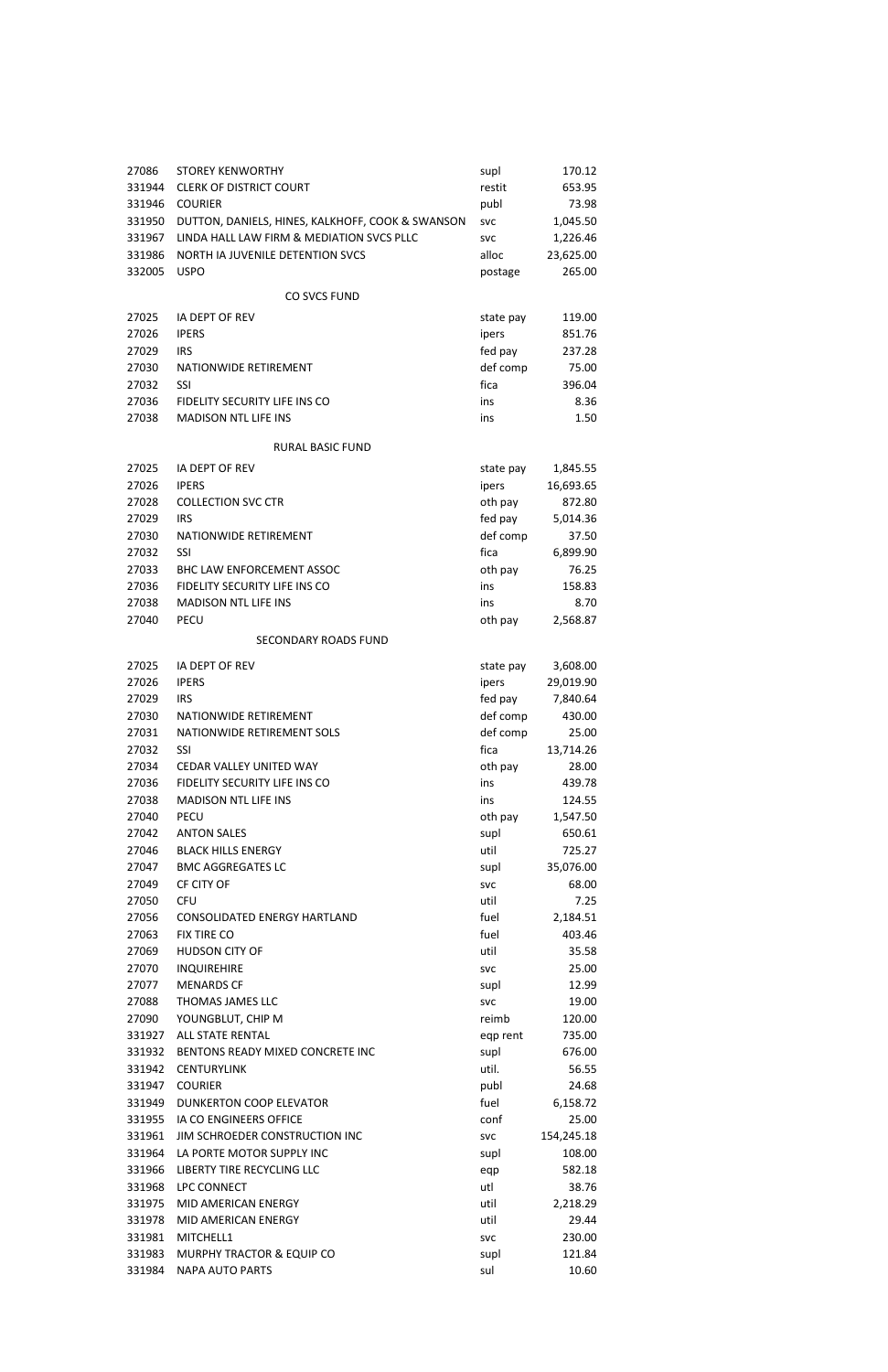| 331989 | PHELPS UNIFORM SPECIALIST            | <b>SVC</b>         | 59.93      |
|--------|--------------------------------------|--------------------|------------|
| 331995 | ROAD MACHINERY & SUPPLIES CO         | supl               | 410.08     |
| 332000 | STETSON BUILDING PRODUCTS, LLC       | supl               | 818.34     |
| 332001 | <b>STOKES WELDING</b>                | supl               | 393.00     |
| 332010 | <b>VERIZON CONNECT NWF INC</b>       | util               | 670.77     |
| 332012 | <b>WLOO CITY OF</b>                  | fuel               | 585.80     |
|        | <b>JAIL COMMISSARY FUND</b>          |                    |            |
| 27025  | <b>IA DEPT OF REV</b>                |                    | 100.00     |
| 27026  | <b>IPERS</b>                         | state pay<br>ipers | 1,100.56   |
| 27029  | <b>IRS</b>                           | fed pay            | 211.74     |
| 27032  | <b>SSI</b>                           | fica               | 545.04     |
| 27036  | FIDELITY SECURITY LIFE INS CO        | ins                | 19.23      |
| 27048  | <b>BOB BARKER CO INC.</b>            |                    | 351.36     |
| 27075  | <b>MCKEE FOODS</b>                   | supl<br>food       | 92.49      |
| 27084  | <b>SANDEES LTD</b>                   |                    | 13.60      |
| 331948 | <b>DIRECT APPLIANCE &amp; TV CTR</b> | supl               |            |
|        |                                      | eqp                | 2,378.95   |
|        | <b>CONSERVATION TRUST FUND</b>       |                    |            |
| 27076  | <b>MENARDS CF</b>                    | food               | 188.90     |
| 331945 | <b>COOK'S OUTDOORS</b>               | supl               | 65.00      |
|        | <b>ARP FUND</b>                      |                    |            |
|        |                                      |                    |            |
| 27089  | <b>URBAN SVCS LLC</b>                | eqp rpr            | 19,261.49  |
| 331957 | IA DEPT OF NATURAL RESOURCES         | permit             | 175.00     |
| 331997 | <b>SNYDER &amp; ASSOCIATES</b>       | <b>SVC</b>         | 4,000.00   |
|        | <b>RURAL WATER FUND</b>              |                    |            |
| 332013 | <b>WLOO WATER WORKS</b>              | util               | 205.36     |
|        | <b>RURAL SEWER FUND</b>              |                    |            |
|        |                                      |                    |            |
| 332013 | <b>WLOO WATER WORKS</b>              | util               | 205.36     |
|        | <b>INS TRUST FUND</b>                |                    |            |
| 27027  | <b>NAVITUS HEALTH SOLS</b>           | ins                | 26,083.19  |
| 27037  | <b>MADISON NTL LIFE INS</b>          | ins                | 1,006.20   |
| 27039  | PREFERRED ONE INS CO                 | ins                | 157,648.01 |
|        | SOLID WASTE ADMIN                    |                    |            |
|        |                                      |                    |            |
| 27025  | <b>IA DEPT OF REV</b>                | state pay          | 213.00     |
| 27026  | <b>IPERS</b>                         | ipers              | 1,394.14   |
| 27029  | <b>IRS</b>                           | fed pay            | 548.12     |
| 27032  | <b>SSI</b>                           | fica               | 665.28     |
| 27038  | <b>MADISON NTL LIFE INS</b>          | ins                | 27.85      |
|        | <b>E911 SVC COMM FUND</b>            |                    |            |
| 27044  | <b>BHCO TREASURER</b>                | loan               | 25,625.00  |
| 27051  | <b>CFU</b>                           | util               | 304.09     |
| 331976 | MID AMERICAN ENERGY                  | util               | 178.04     |
| 331977 | MID AMERICAN ENERGY                  | util               | 196.71     |

| 332008<br>US CELLULAR |
|-----------------------|
|-----------------------|

um<br>util 2,919.97

### EMERGENCY MGMT FUND

| 27025  | IA DEPT OF REV                | state pay  | 126.00   |
|--------|-------------------------------|------------|----------|
| 27026  | <b>IPERS</b>                  | ipers      | 846.90   |
| 27029  | <b>IRS</b>                    | fed pay    | 271.74   |
| 27032  | SSI                           | fica       | 394.40   |
| 27036  | FIDELITY SECURITY LIFE INS CO | ins        | 8.36     |
| 27038  | <b>MADISON NTL LIFE INS</b>   | ins        | 15.00    |
| 331930 | <b>AT&amp;T MOBILITY</b>      | util       | 127.26   |
| 331992 | RADIO COMMUNICATIONS SYSTEMS  | <b>SVC</b> | 8,500.00 |
| 331993 | RAPIDS REPRODUCTIONS INC.     | egp        | 100.00   |
| 332007 | <b>US BANK</b>                | supl       | 1,171.31 |
| 332012 | WLOO CITY OF                  | fuel       | 77.75    |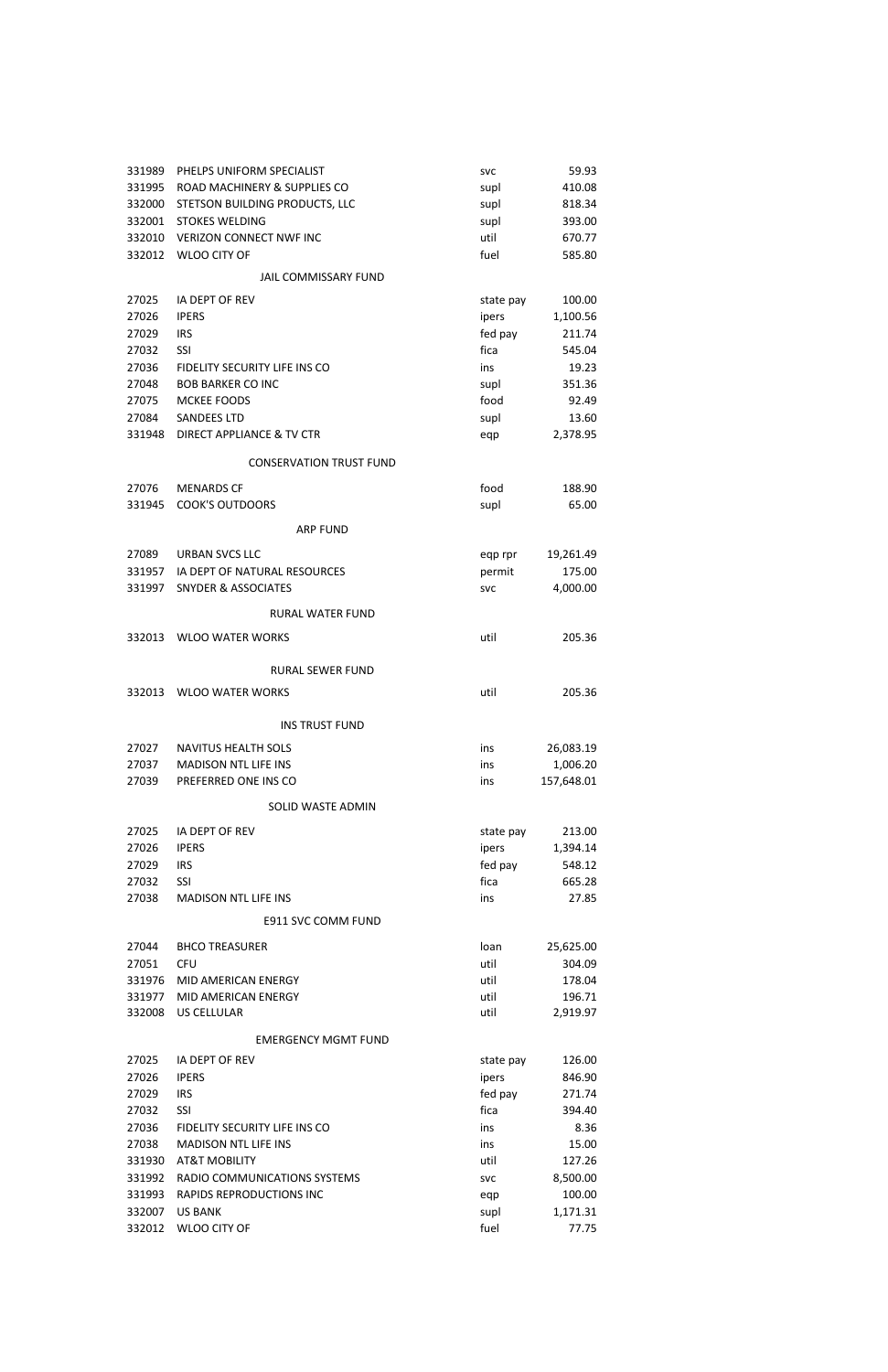#### CONS COMM FUND

| 27025                                  | IA DEPT OF REV                   |                     | state pay  | 2,337.00  |
|----------------------------------------|----------------------------------|---------------------|------------|-----------|
| 27026                                  | <b>IPERS</b>                     |                     | ipers      | 19,622.42 |
| 27028                                  | <b>COLLECTION SVC CTR</b>        |                     | oth pay    | 607.37    |
| 27029                                  | <b>IRS</b>                       |                     | fed pay    | 4,839.51  |
| 27030                                  | NATIONWIDE RETIREMENT            |                     | def comp   | 200.00    |
| 27031                                  | NATIONWIDE RETIREMENT SOLS       |                     | def comp   | 50.00     |
| 27032                                  | SSI                              |                     | fica       | 9,082.24  |
| 27033                                  | <b>BHC LAW ENFORCEMENT ASSOC</b> |                     | oth pay    | 65.00     |
| 27036                                  | FIDELITY SECURITY LIFE INS CO    |                     | ins        | 214.87    |
| 27038                                  | <b>MADISON NTL LIFE INS</b>      |                     | ins        | 91.50     |
| 27040                                  | <b>PECU</b>                      |                     | oth pay    | 852.00    |
| 331928                                 | AMAZON CAPITAL SVCS INC          |                     | supl       | 274.88    |
| 331991                                 | PRIORITY DISPATCH CORP           |                     | <b>SVC</b> | 392.00    |
|                                        | CO ASSESSOR FUND                 |                     |            |           |
| 27025                                  | IA DEPT OF REV                   |                     | state pay  | 950.00    |
| 27026                                  | <b>IPERS</b>                     |                     | ipers      | 8,389.39  |
| 27029                                  | <b>IRS</b>                       |                     | fed pay    | 2,014.48  |
| 27030                                  | NATIONWIDE RETIREMENT            |                     | def comp   | 1,395.00  |
| 27031                                  | NATIONWIDE RETIREMENT SOLS       |                     | def comp   | 325.00    |
| 27032                                  | <b>SSI</b>                       |                     | fica       | 3,853.84  |
| 27036                                  | FIDELITY SECURITY LIFE INS CO    |                     | ins        | 57.69     |
| 27038                                  | <b>MADISON NTL LIFE INS</b>      |                     | ins        | 89.49     |
| 27040                                  | <b>PECU</b>                      |                     | oth pay    | 2,098.50  |
| 27045                                  | <b>BHCO TREASURER</b>            |                     | <b>SVC</b> | 5,000.00  |
| 27070                                  | <b>INQUIREHIRE</b>               |                     | <b>SVC</b> | 25.00     |
| 27092                                  | <b>JASPER VICTORIA</b>           |                     | reimb      | 112.00    |
| 331925                                 | LEGALSHIELD                      |                     | <b>SVC</b> | 30.70     |
| 331928                                 | <b>AMAZON CAPITAL SVCS INC</b>   |                     | supl       | 565.88    |
| 332011                                 | <b>VISA</b>                      |                     | postage    | 11.25     |
| 332012                                 | <b>WLOO CITY OF</b>              |                     | fuel       | 158.21    |
| 332015                                 | WITHAM AUTO CTR                  |                     | eqp        | 20,423.00 |
| AYES: Laylin, Schwartz, Trelka, White. |                                  |                     |            |           |
|                                        | NAYS: None.                      |                     |            |           |
|                                        | ABSENT: Little.                  | Resolution adopted. |            |           |

Bob Lincoln of Elevate CCBHC thanked the Board for its cooperation in the area of mental health, and said that thanks to some grants, Elevate CCBHC is able to purchase and renovate the old Gallagher Langlas and Gallagher law offices and an adjoining apartment building.

RECEIVE PROJECT UPDATES FROM DEPARTMENT HEADS/ELECTED OFFICIALS. County Engineer Cathy Nicholas said about 15 people showed up to the meeting on May 5 in Dunkerton about the proposed removal of the Bennington Road bridge. She said most opposed the removal, citing ATV use and passenger traffic, but not agricultural uses. She wants to step back from making a decision until her department comes up with some criteria that can be evaluated in any future proposed bridge removal. White asked what it would take to allow ATVs to use it. Nicholas said that replacing one pier would cost \$300,000 and that would be a minimum for the project. Trelka said that Nicholas and Assistant County Engineer Ryan Brennan gave a thorough presentation that the attendees appreciated.

Health Department Director Nafissa Cisse Egbuonye said her department has received an information technology grant for \$393,741, but it must be spent by 12/31/22.

Moved by Laylin, seconded by Schwartz that the MINUTES of the Board Meeting held May 3, 2022 be and are hereby approved as submitted. Motion carried.

# **CONSENT AGENDA**

Laylin moved the following RESOLUTION seconded by Schwartz.

A. TO APPROVE, RECEIVE, PLACE ON FILE WITH THE COUNTY AUDITOR

1. The Board of Supervisors APPROVE INTERGOVERNMENTAL JOURNAL ENTRIES, and that the County Auditor be authorized and directed to TRANSFER monies within the various funds as submitted.

2. The Sheriff's MONTHLY REPORT of fees as of April 30, 2022.

B. TO RECEIVE AND PLACE ON FILE WITH THE COUNTY AUDITOR

1. The PERMIT FOR UTILITY WORK WITHIN THE RIGHT-OF-WAY for Farmers Mutual Telephone Co (dba. Heartland

Technologies) of Jesup, Iowa for placement of an underground fiber utility on County right-of-way along Raymond Road, Washburn Road, Orange Road & Hess Road as recommended by Catherine Nicholas, County Engineer.

AYES: Laylin, Schwartz, Trelka, White.

NAYS: None.

ABSENT: Little. Resolution adopted.

| Transfer from Fund   | Amount    | Transfer to Fund        | Amount    |
|----------------------|-----------|-------------------------|-----------|
| <b>GENERAL - DHS</b> | 13,908.92 | GENERAL - MAINTENANCE   | 13,908.92 |
| GENERAL - DHS        | 13.473.28 | l GENERAL - MAINTENANCE | 13,473.28 |
|                      |           |                         |           |
|                      | 27,382.20 |                         | 27,382.20 |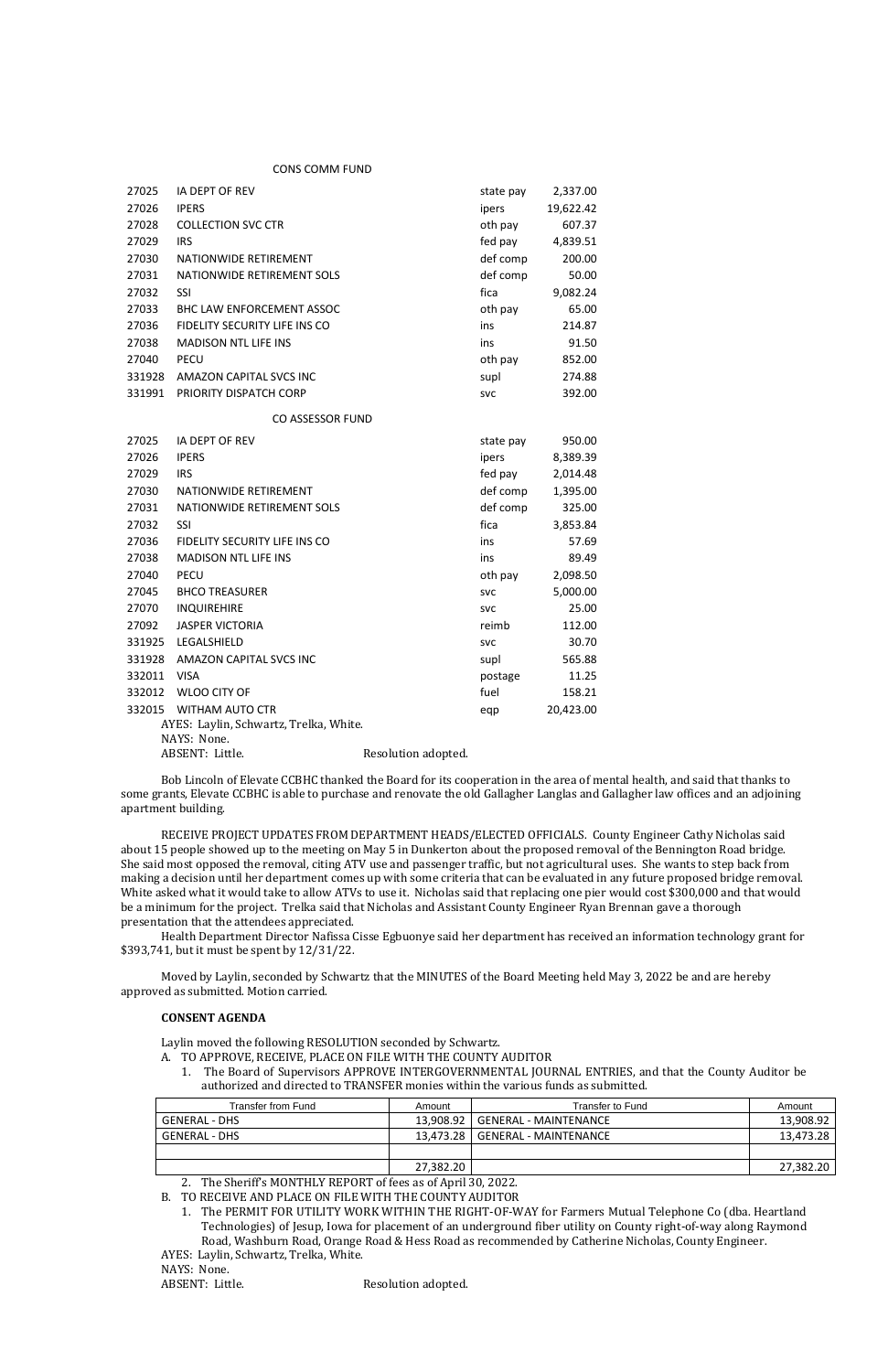#### **CONSENT AGENDA ENDS**

Laylin moved the following resolution seconded by Schwartz.

BE IT HEREBY RESOLVED that the Professional Services proposal from IMEG Corp., Rock Island, IL, in the amount of \$7,900, using Federal American Recovery Plan (ARP) funds, for Preliminary Planning Engineering Services for McFarlane Park Septic System Replacement Project be approved and for the Chair to sign the resulting Professional Services Agreement following a review by the Assistant County Attorney, as recommended by Mike Hendrickson, Director of Conservation. The same has been approved by the Conservation Board.

AYES: Laylin, Schwartz, Trelka, White. NAYS: None. ABSENT: Little. Resolution adopted.

Hendrickson said his department has completed due diligence in the use of ARP funds and this and the following projects are clearly eligible.

AYES: Laylin, Schwartz, Trelka, White. NAYS: None. ABSENT: Little. Resolution adopted.

Laylin moved the following resolution seconded by Schwartz.

BE IT HEREBY RESOLVED that the Professional Services proposal with IMEG Corp., Rock Island, IL, in the amount of \$10,000, using Federal American Recovery Plan funds, for the Assessment, Design, Plans and Final Bid Documents for the Black Hawk Park Shower Building Renovations Project be approved and for the Chair to sign the resulting Professional Services Agreement following a review by the Assistant County Attorney, as recommended by Mike Hendrickson, Director of Conservation. The same has been approved by the Conservation Board.

Laylin moved the following resolution seconded by Schwartz.

BE IT HEREBY RESOLVED that the lowest responsible Bid received from Hoglund Bus Company, Marshalltown, IA, for the purchase of a New Mini-Bus, with a bid of \$99,944.00 with the additional safety and durability features to be included for a total cost not to exceed, \$103,728.00, using Federal American Recovery Plan funds, be accepted, and approved as recommended by Mike Hendrickson, Director of Conservation. The same has been approved by the Conservation Board.

AYES: Laylin, Schwartz, Trelka, White.

NAYS: None.

ABSENT: Little. Resolution adopted.

Laylin moved the following resolution seconded by Schwartz.

BE IT HEREBY RESOLVED that Amendment #3 of the Professional Services Contract with Origin Design, Dubuque, IA, for the Cedar Valley Nature Trail in Black Hawk County, utilizing American Rescue Plan funds, to include topographic survey for Division 2, hydraulic analysis for Division 2 and geotechnical analysis for structures in Division 1 & 2 be approved and for the Chair to sign as recommended by Mike Hendrickson, Director of Conservation. Contract amount will be increased by \$178,780.00 for said additional services bringing the total contract amount to \$428,780.00. The same has been approved by the Conservation Board.

Hendrickson said that continuing work has revealed that Division 2 will cost substantially less than originally estimated with a price tag now around \$4 million.

AYES: Laylin, Schwartz, Trelka, White. NAYS: None.

ABSENT: Little. Resolution adopted.

Schwartz moved the following resolution seconded by Laylin.

BE IT HEREBY RESOLVED to approve Black Hawk County Regulation entitled "Lead-Based Paint Regulation" Chapter 8.30 Control of Lead-Based Paint that has been approved and adopted by the Black Hawk County Board of Health.

Egbuonye said that the regulation has not been updated since 1988, and that it now adheres to Title 8 Health and Safety guidelines, uses correct naming conventions, has new and more complete definitions and increased applicability, etc.

- AYES: Laylin, Schwartz, Trelka, White.
- NAYS: None.

ABSENT: Little. Resolution adopted.

Laylin moved the following resolution seconded by Trelka.

BE IT HEREBY RESOLVED that the General Assistance Agreements, with a 0% increase, between Black Hawk County and Eastside Ministerial Alliance, Jesse Cosby Neighborhood Center, and Operation Threshold to establish requirements that each Agency shall comply with to be entitled to allocate designated funds to eligible Black Hawk County Residents applying for shelter and energy assistance effective July 1, 2022, to be approved and direct the chair to sign for the same as recommended by Koleen Schipper, General Assistance Coordinator.

Schipper said the agencies continue to serve the community well, and the reason no increase is recommended is because the availability of federal funds has reduced demand on services.

AYES: Laylin, Schwartz, Trelka, White.

NAYS: None.

ABSENT: Little. Resolution adopted.

Moved by Laylin, seconded by Schwartz that the PERSONNEL REQUISITION for an Office Specialist, (full time, Replacement) with a start date no sooner than May 16th, 2022, in the County Treasurer's Office be approved, as recommended by Rita Schmidt, County Treasurer. Motion carried.

Moved by Laylin, seconded by Schwartz that the APPOINTMENT of Heather Prendergast as Assistant Black Hawk County Attorney effective May 1, 2022, through December 31, 2022, be approved, and direct the Chair to sign as recommended by Brian J. Williams, Black Hawk County Attorney. Motion carried.

Schwartz moved the following resolution seconded by Laylin.

BE IT HEREBY RESOLVED that the POLICY REVISION to the Travel Authorization and Reimbursement Policy be approved as recommended by the Policy Review Committee.